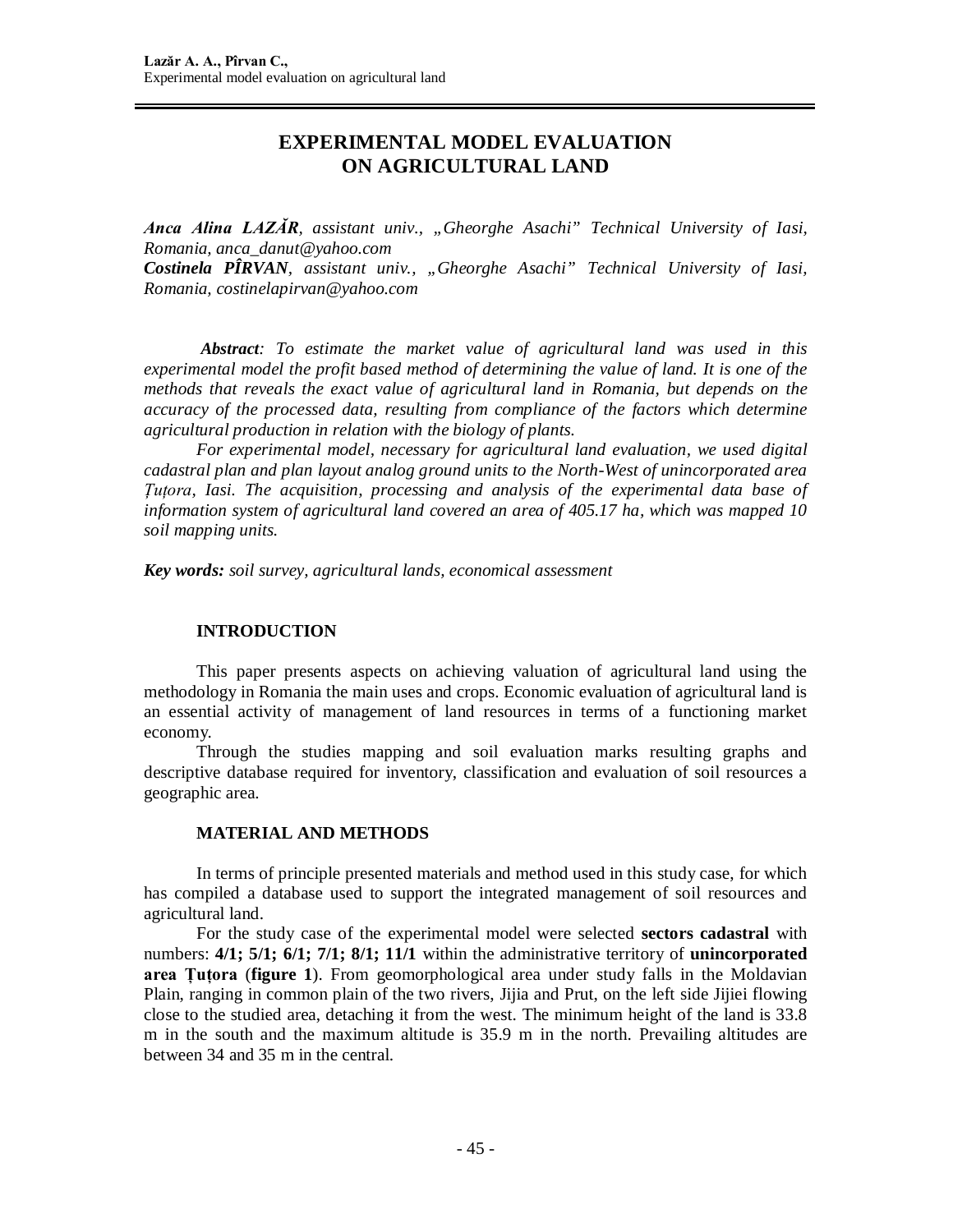

**Figure 1 - Position the North-West of unincorporated area Ţuţora, Iasi**

Throughout meet studied surface drainage channels oriented from north to south, and the distance between them is 400 and 500 m. In the south is a main channel that drains the secondary drainage channels, orientation of the east to west. As a positive form of microrelief stated that seeks river dam Jijia that protects land from flooding caused by the great flood.

For experimental model, required in evaluating agricultural land, I used digital **cadastral plan** (**figure 2**) and **plan layout analog ground units** to the North-West of unincorporated area Ţuţora, Iasi.

Pedological study of agricultural land to the North-West of unincorporated area Tutora, was executed in 1997 the OSPA Iasi, according to the Methodology of development of soil studies in 1987. The soil mapping work, covering the entire set of observations, field studies, laboratory and office is achieved, on the one hand, both the description and classification of soil profiles, and drawing maps of soils boundaries soil map unit. To use the case study was carried description and characterization of the soil characteristics of the **10 units** that were mapped, to the North-West of unincorporated area Tutora, to economic evaluation (**figure 3**).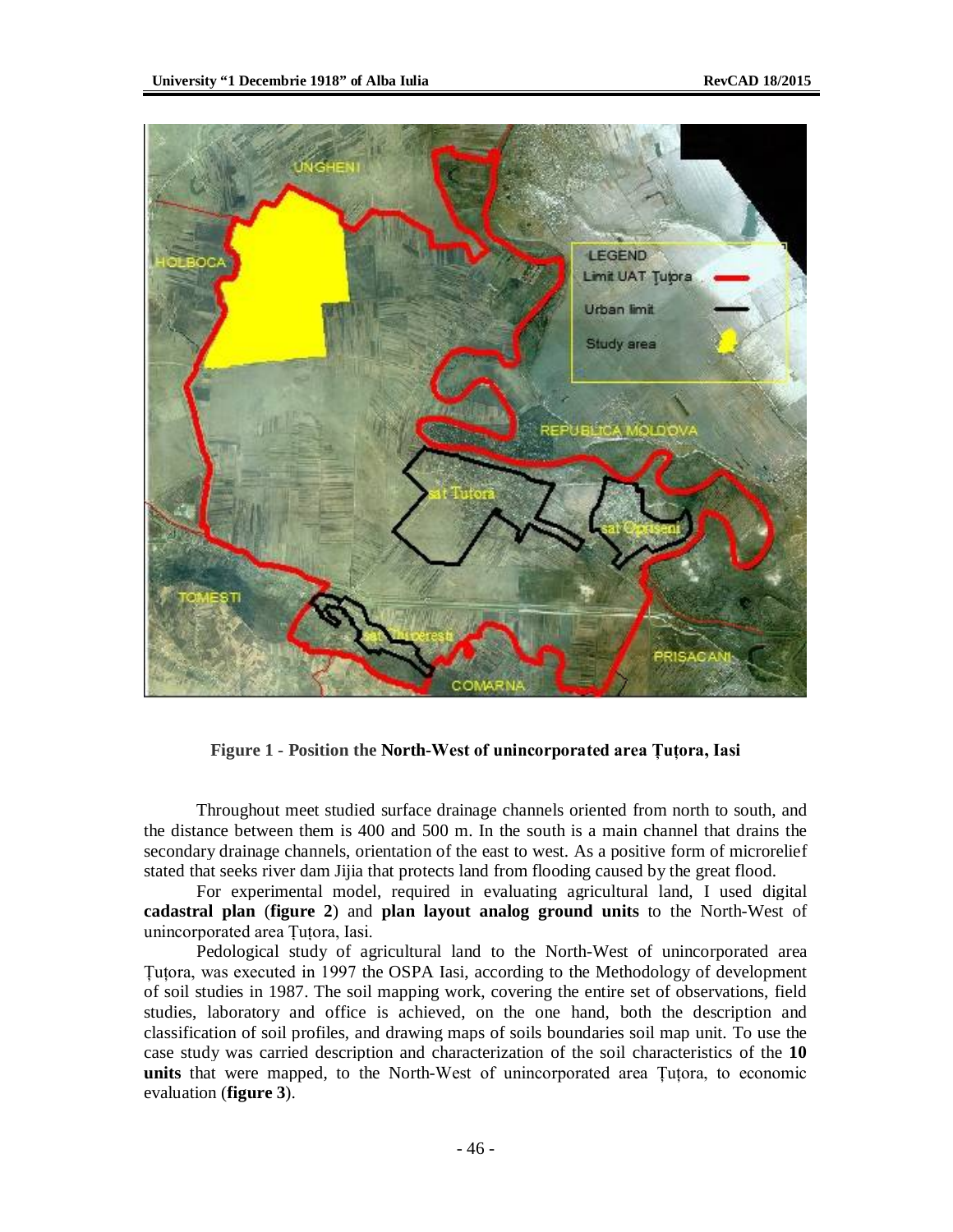

**Figure 2 – Cadastral plan to the North-West of unincorporated area Ţuţora**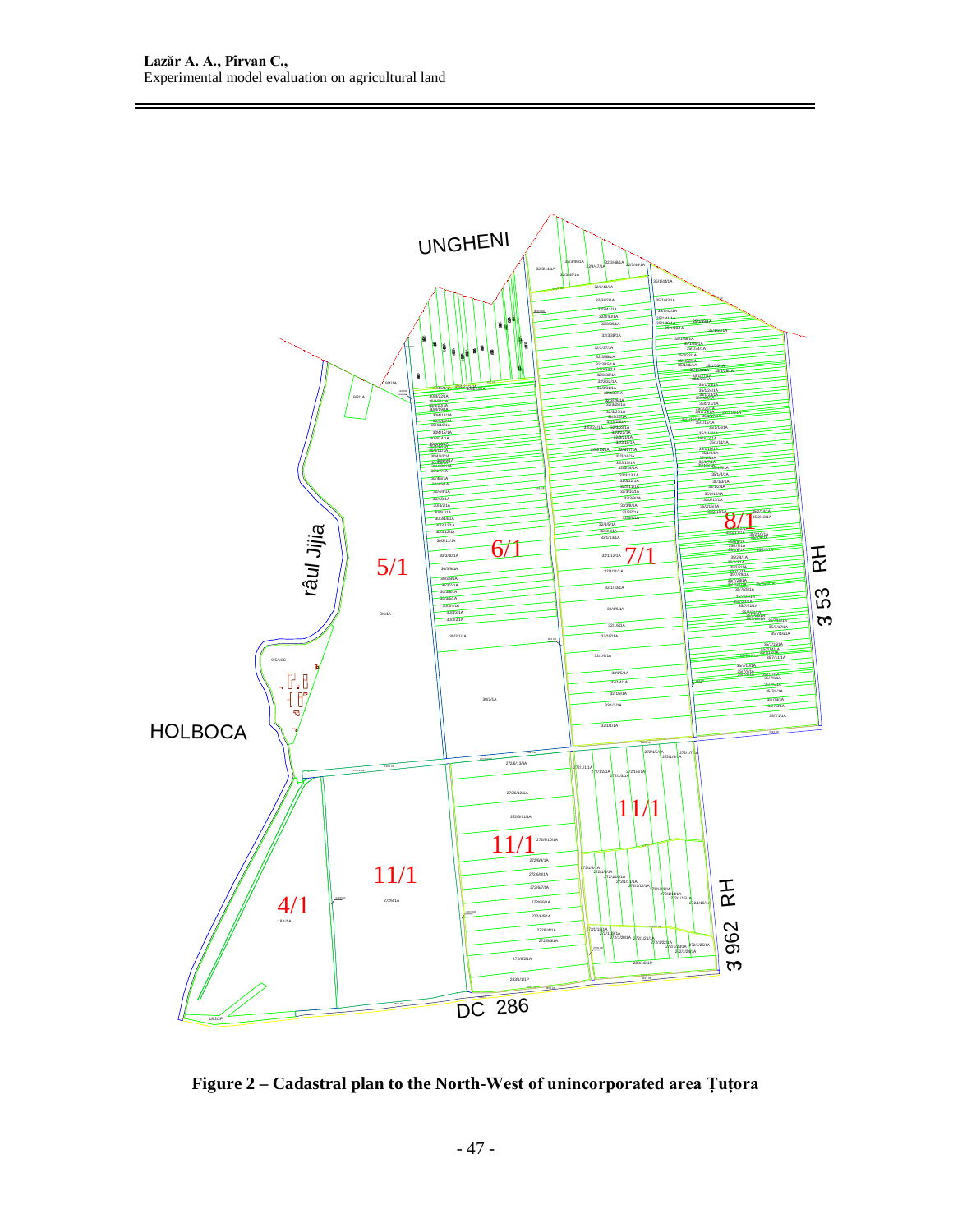

**Figure 3 - Map of soil units (US) of the North-West of unincorporated area Ţuţora**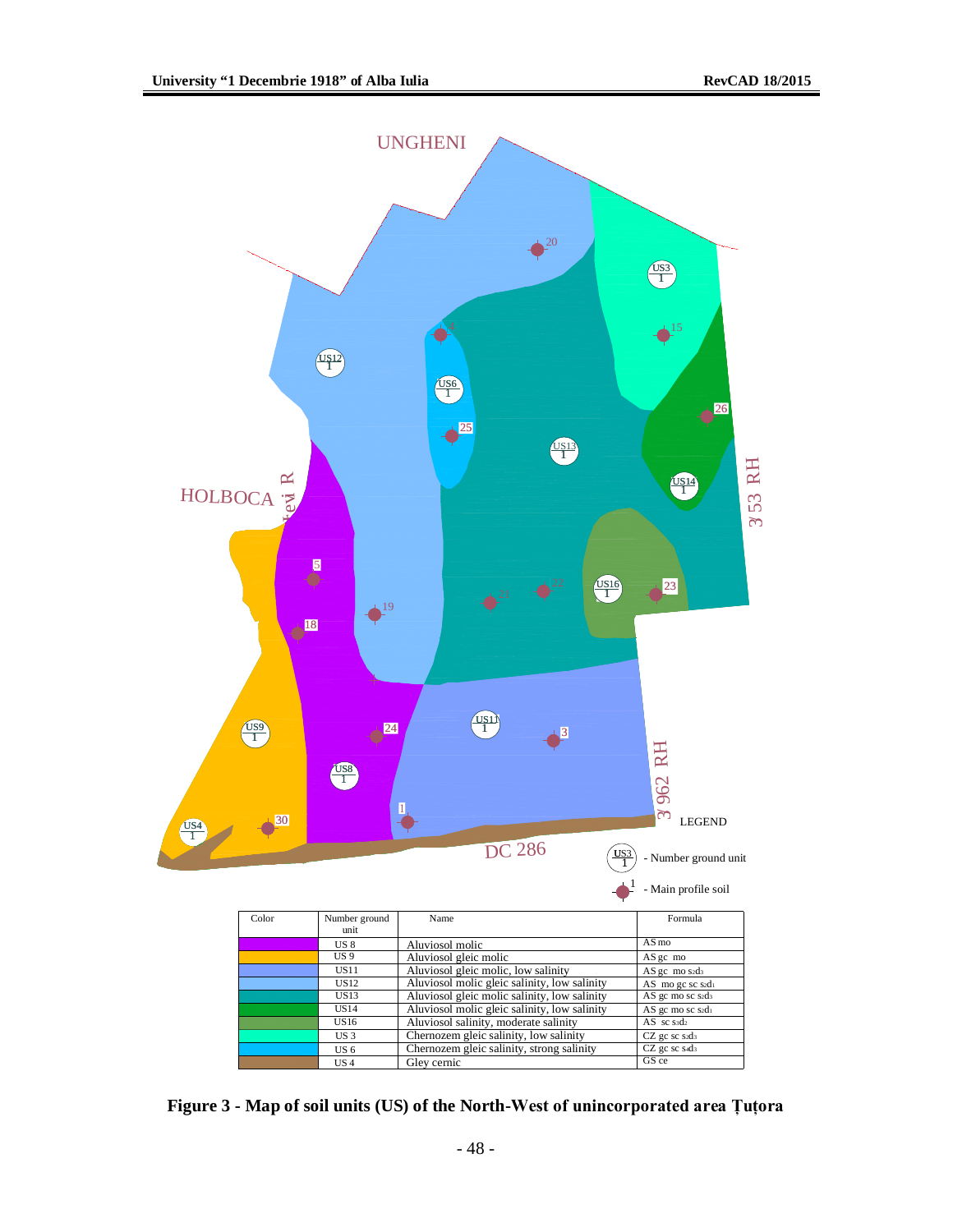**Evaluation notes** the calculation of the **10 soil units** was performed for the following four crops: **alfalfa (LU), barley (OR), corn (PB), wheat (GR),** considered representative of the natural of the North-West of unincorporated area Ţuţora. For the category of natural quality index these arable (A) use the arithmetic mean of evaluation marks for the four crops range greatest when the territory studied (**table 1**).

| Nr.            | <b>Surface</b> |     | <b>Use</b> |           |           |     |
|----------------|----------------|-----|------------|-----------|-----------|-----|
| <b>US</b>      | (ha)           | LU  | <b>OR</b>  | <b>PB</b> | <b>GR</b> | A   |
| 3              | 27.55          | 45  | 45         | 40        | 50        | 45  |
| $\overline{4}$ | 9.98           | 3.2 | 3.2        | 3.5       | 3.6       | 3.4 |
| 6              | 9.22           | 45  | 50         | 44        | 58        | 49  |
| 8              | 43.56          | 70  | 70         | 63        | 80        | 71  |
| 9              | 32.64          | 81  | 90         | 90        | 90        | 88  |
| 11             | 52.69          | 52  | 64         | 45        | 72        | 58  |
| 12             | 96.70          | 52  | 52         | 45        | 58        | 52  |
| 13             | 103.65         | 46  | 58         | 45        | 65        | 53  |
| 14             | 14.98          | 50  | 56         | 44        | 64        | 54  |
| 16             | 14.20          | 45  | 50         | 40        | 58        | 48  |

**Table 1 Notes the units of evaluation of soil and crops**

Based on evaluation marks obtained on ground units (**US**) and the four crops (**LU, OR, PB, GR**) was performed territories framing homogeneous ecological **quality classes** suitable for arable land use (**table 2**).

| <b>Quality class /</b>            | <b>Note of evaluation</b> | <b>Soil unit</b> |              |                 |  |  |  |  |  |
|-----------------------------------|---------------------------|------------------|--------------|-----------------|--|--|--|--|--|
| <b>Points evaluation</b><br>marks | the U.S. (points)         | Nr. US           | Surface (ha) | Surface $(\% )$ |  |  |  |  |  |
| $I/81-100$                        | 88                        | 9                | 32,64        | 8,0             |  |  |  |  |  |
| $II/61-80$                        | 71                        | 8                | 43,56        | 10,7            |  |  |  |  |  |
| $III/41-60$                       | 45                        |                  | 27,55        | 6,8             |  |  |  |  |  |
|                                   | 49                        | 6                | 9,22         | 2,3             |  |  |  |  |  |
|                                   | 58                        | 11               | 52,69        | 13,0            |  |  |  |  |  |
|                                   | 52                        | 12               | 96,70        | 23,9            |  |  |  |  |  |
|                                   | 53                        | 13               | 103,65       | 25,6            |  |  |  |  |  |
|                                   | 54                        | 14               | 14,98        | 3,7             |  |  |  |  |  |
|                                   | 48                        | 16               | 14,20        | 3,5             |  |  |  |  |  |
| $IV/21-40$                        |                           |                  |              |                 |  |  |  |  |  |
| $V/1-20$                          | 3,4                       | $\overline{4}$   | 9,98         | 2,5             |  |  |  |  |  |
|                                   | <b>TOTAL AREA</b>         |                  | 405,17       | 100,0           |  |  |  |  |  |

**Table 2 Classification of land quality classes for arable use**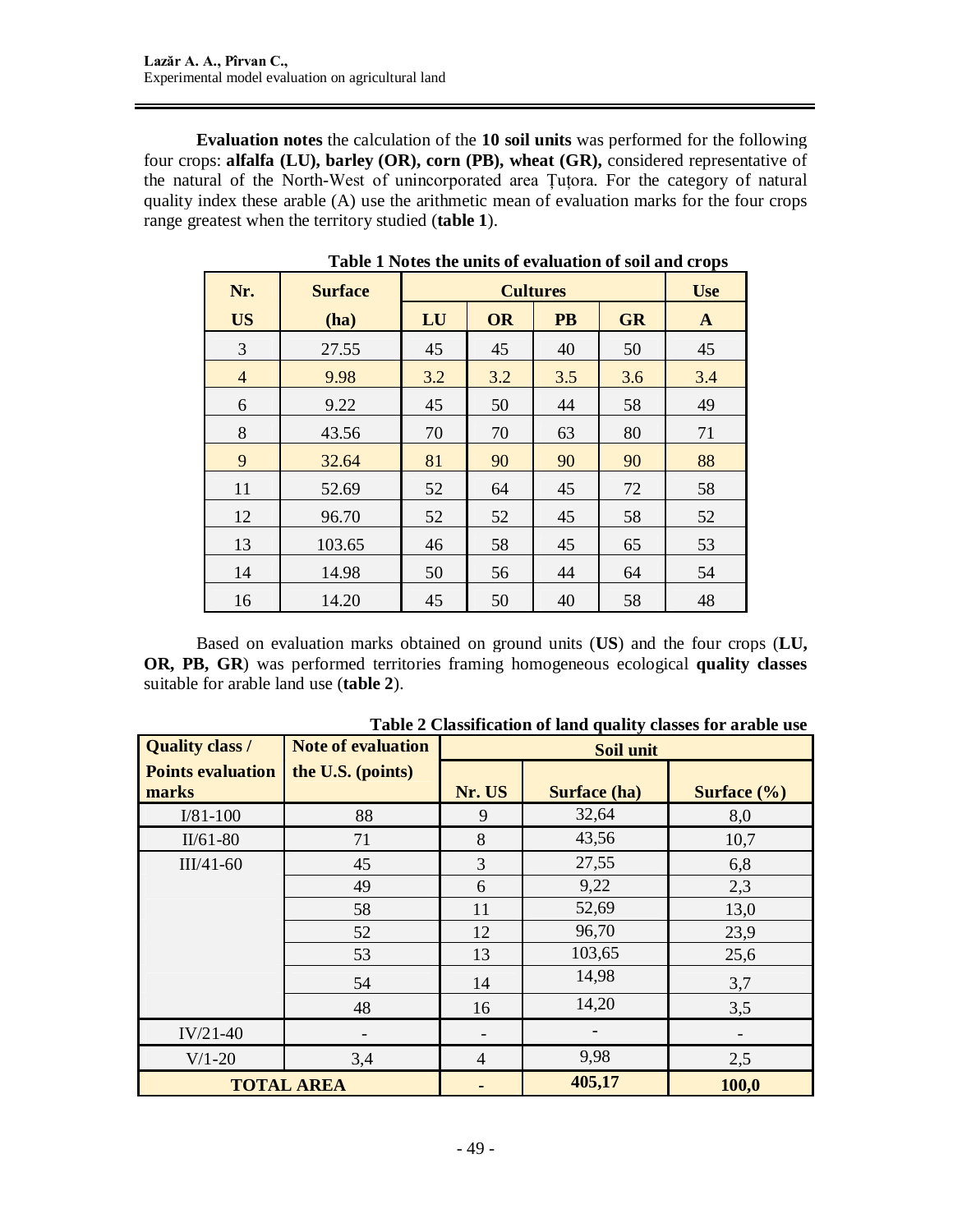3 12 6 14  $13$ 16 Legend Soil class 8  $11$ II. 9 Ш

Based on calculation sheets evaluation notes the **10 units of soil** thematic map was drawn on their classification into quality classes (**figure 4**).

**Figure 4 - The distribution of soil quality classes**

It can be seen from the map on the distribution of soil units graded (Figure 4) that US ground **unit 9** was included **in the first grade quality** (81-100 points), and US ground **unit 4 in the fifth grade of quality** (0-20 points). First grade quality land with an area of **32.64 ha** which represents an **8%** of mapped area having a good suitability for use with low soil limitations for agriculture. Land included in the second class quality have an area of **43.56 ha**, ie a rate of **10.7%**. **Only a small area of land** is occupied land **2.5% of fifth grade quality**.

In a market economy, land is valued, which means that agricultural land will have a price. At the price of agricultural land is its note of evaluation which was obtained either use that, either by its value for a given culture.

Average rating of evaluation for the use of arable and maize were obtained by weighted average, taking into account the area of arable land use category in each unit of evaluation notes the soil and arable and corn.

The data presented in **table 3** is observed that most of the arable area (**305.86 ha**) of land is occupied **class III quality** with average grade of evaluation on arable **56 points**. For corn the average score of evaluation was **49 points** which falls this profitable crop near the limit of **50 points** (**table 3**).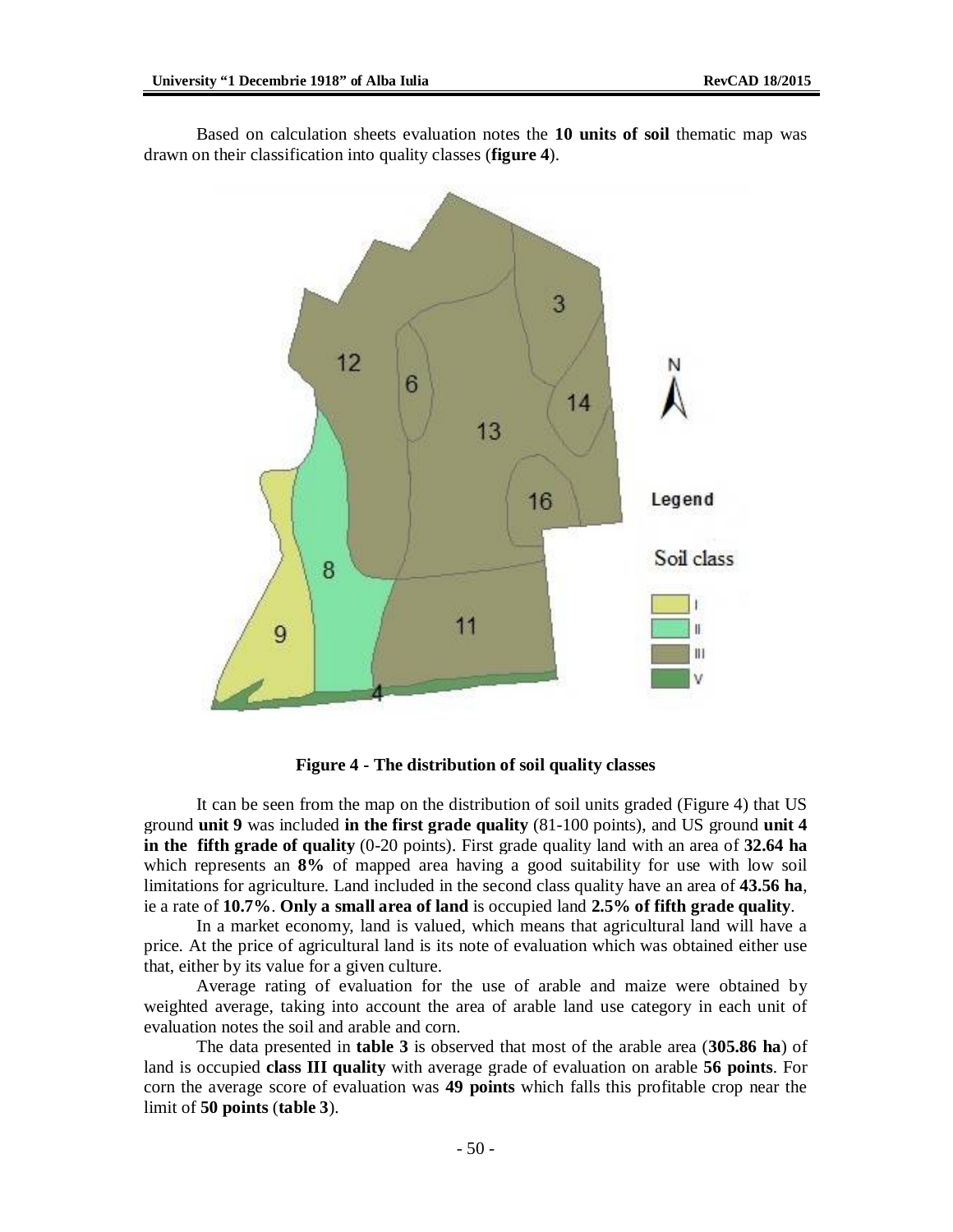| Nr.            | <b>GRADE</b>             |                          |                          |                          |                          |                          |                                                                        |                          |                          |                          |                          |                          |                          |                          |                          |
|----------------|--------------------------|--------------------------|--------------------------|--------------------------|--------------------------|--------------------------|------------------------------------------------------------------------|--------------------------|--------------------------|--------------------------|--------------------------|--------------------------|--------------------------|--------------------------|--------------------------|
| <b>US</b>      |                          |                          |                          | $\mathbf{I}$             |                          |                          | III                                                                    |                          | IV                       |                          |                          |                          | V                        |                          |                          |
|                | ha                       | NB                       | <b>PB</b>                | ha                       | NB                       | <b>PB</b>                | ha                                                                     | NB                       | <b>PB</b>                | ha                       | NB                       | <b>PB</b>                | ha                       | NB                       | <b>PB</b>                |
| 3              |                          |                          |                          | $\overline{\phantom{a}}$ | $\overline{\phantom{a}}$ |                          | 25.52                                                                  | 45                       | 40                       |                          |                          |                          |                          | ٠                        |                          |
| $\overline{4}$ | $\overline{\phantom{a}}$ | $\overline{\phantom{0}}$ | $\overline{\phantom{a}}$ | $\overline{\phantom{a}}$ | $\overline{\phantom{a}}$ | $\overline{\phantom{0}}$ |                                                                        | -                        | $\overline{\phantom{a}}$ | $\overline{\phantom{a}}$ |                          | $\overline{\phantom{a}}$ | 5.65                     | 3.4                      | 3.5                      |
| 6              | $\overline{\phantom{a}}$ | $\overline{\phantom{0}}$ | $\overline{\phantom{a}}$ | $\overline{\phantom{0}}$ | $\overline{\phantom{a}}$ | $\overline{\phantom{a}}$ | 9.22                                                                   | 49                       | 44                       | $\overline{\phantom{a}}$ |                          | ٠                        |                          | $\overline{\phantom{a}}$ |                          |
| 8              | $\overline{\phantom{0}}$ | $\overline{\phantom{0}}$ | $\overline{\phantom{a}}$ | 41.95                    | 71                       | 63                       | $\overline{\phantom{a}}$                                               | $\overline{\phantom{a}}$ | $\overline{\phantom{a}}$ | $\overline{\phantom{a}}$ |                          | $\overline{\phantom{0}}$ | $\overline{\phantom{a}}$ | $\overline{\phantom{a}}$ |                          |
| 9              | 27.48                    | 88                       | 90                       | $\overline{\phantom{a}}$ | $\overline{\phantom{a}}$ |                          |                                                                        | $\overline{\phantom{a}}$ | $\overline{a}$           | $\overline{\phantom{a}}$ |                          |                          |                          | ٠                        |                          |
| 11             |                          |                          | $\overline{a}$           | $\overline{\phantom{a}}$ | $\overline{\phantom{a}}$ |                          | 48.19                                                                  | 58                       | 45                       | -                        |                          |                          |                          | ٠                        |                          |
| 12             | $\overline{a}$           | $\overline{\phantom{0}}$ | $\overline{\phantom{a}}$ | $\overline{\phantom{a}}$ | $\overline{\phantom{a}}$ | $\overline{\phantom{a}}$ | 94.08                                                                  | 52                       | 45                       | $\overline{\phantom{a}}$ |                          | ٠                        | ٠                        | $\overline{\phantom{a}}$ |                          |
| 13             | ٠                        | $\overline{\phantom{0}}$ | $\overline{\phantom{a}}$ | $\overline{\phantom{a}}$ | $\overline{\phantom{a}}$ | $\overline{\phantom{0}}$ | 100.39                                                                 | 53                       | 45                       | $\overline{\phantom{a}}$ |                          | $\overline{\phantom{0}}$ | ٠                        | $\overline{\phantom{a}}$ |                          |
| 14             | $\overline{\phantom{a}}$ | $\overline{\phantom{0}}$ | $\overline{\phantom{a}}$ | $\overline{\phantom{a}}$ | $\overline{\phantom{a}}$ | $\overline{\phantom{a}}$ | 14.97                                                                  | 54                       | 44                       | $\overline{\phantom{0}}$ | $\overline{\phantom{a}}$ | -                        | $\overline{\phantom{a}}$ | $\overline{\phantom{a}}$ | $\overline{a}$           |
| 16             | $\overline{\phantom{a}}$ | -                        | $\overline{\phantom{a}}$ | $\overline{\phantom{a}}$ | $\overline{\phantom{a}}$ | $\overline{\phantom{a}}$ | 13.45                                                                  | 48                       | 40                       | $\overline{\phantom{a}}$ |                          | $\overline{a}$           | ٠                        | $\overline{\phantom{a}}$ | $\overline{\phantom{a}}$ |
| <b>TOTAL</b>   | 27.48                    | 88                       | 90                       | 41.95                    | 71                       | 63                       | 305.86                                                                 | 53                       | 44                       |                          |                          |                          | 5.65                     | 3.4                      | 3.5                      |
|                |                          |                          |                          |                          |                          |                          | Grade/ NB general average/ arable (A)/ corn (PB): III/ 56 (A)/ 49 (PB) |                          |                          |                          |                          |                          |                          |                          |                          |

# **Table 3 Classification of soil units (US) in graded as grade of evaluation and score for corn in arable use**

Depending on the harvest and investments (cost of production), a certain field can create or add value. The determining factor for achieving profitability is the suitability of that land for plants. Also, there are culture technology applied, the degree of mechanization, market outlets.

Economic evaluation of agricultural land is an essential activity of management of land resources in terms of a functioning market economy. Experiments conducted over 20 years in reference parcels located in areas of Romania's soil and climate on agricultural production led to the establishment of evaluation point values expressed in kg / ha produced the main crops. These values vary over time as they are determined by the level of applied technologies. Natural value evaluation notes at one point expresses the photosynthetic capacity of crops.

For approval "Methodological norms for calculating indicative of rent" (Law no. 16/1994) was issued MAA Order No.26 / 1994 which shows that the minimum and maximum potential output is determined by the contractual parties in wheat, considered as reference product . The value of a point of evaluation for wheat was considered at that time as 40 kg (**table 4**).

| Table 4 Equivalent in the point of evaluation products |  |  |
|--------------------------------------------------------|--|--|
|--------------------------------------------------------|--|--|

| Equivalent in the point of evaluation products |       | <b>CULTURES</b> |      |
|------------------------------------------------|-------|-----------------|------|
|                                                | Wheat | Barley          | `orn |
| $Kg$ / point                                   |       | 47              |      |

Land evaluation method based on profit (net income) used values that are equivalent in agricultural products of point evaluation for main crops.

The production capacity of the land is a qualitative expression of the manifestation of all the factors of vegetation conjugate, expressed through production measured in **kg / ha**.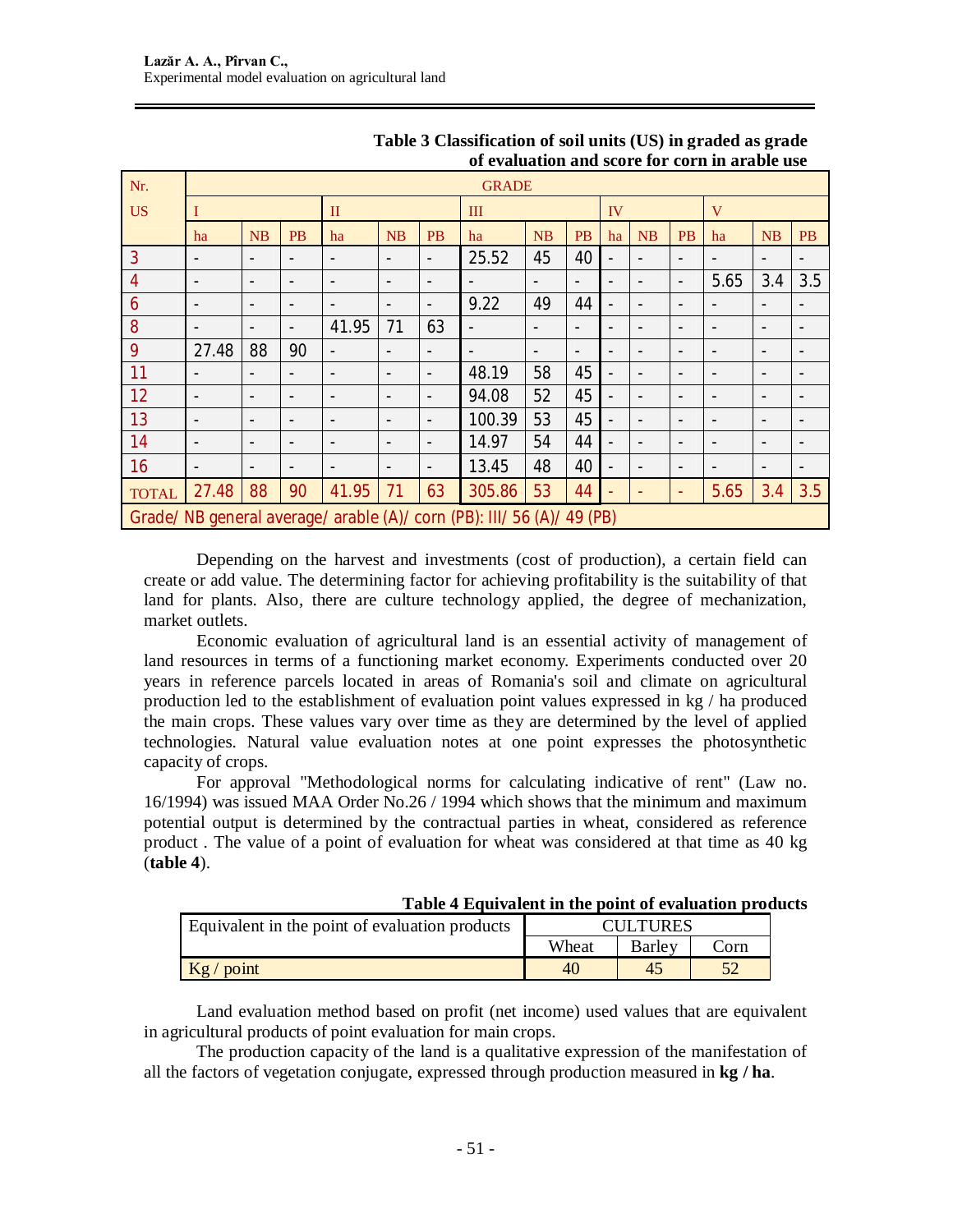National Research and Development Institute for Soil Science, Agrochemistry and Environment Protection Bucharest and update currently national system for monitoring soilland for agriculture (Ministry of Agriculture no. 278/2011).

Profit based economic value of land located in the unincorporated area of guardians expressed in terms of value of production minus the production costs, considering the number of years of use of land. **Law no. 18/1991** stipulates in Chapter 7, Article 92, paragraph 4, with reference to Annex 1, the price movement of the land is given by the nominal amount of movement that is calculated by multiplying annual income by **25 years**. To this end the following formula is used:

 $V_t = [ V_p - (C_p + K_1 + K_2 + K_3 + K_4 + K_5 )] \times 25$ 

where: Vt - the amount of buildable land in lei / ha;

Vp - production value;

 $Cp$  - production overheads (primary + secondary + increases in technological efficiency);

K1 - coefficient which adds to production costs for land with slopes greater than 5%  $(K1 = 5\% \text{ of } Cp);$ 

K2 - coefficient which adds to production costs for land with slopes greater than 12%  $(K2 = 10\% \text{ Cp})$ 

K3 - coefficient which adds to production costs depending on distance from the city (each 1% of Cp for each extra km over the limit of 2 km from the edge of the built) considered for the calculation of net income;

K4 - coefficient which adds to production costs that depend on the access path (5% of Cp for lands that are not bordered by a modernized road that is passable in all seasons);

K5 - coefficient which adds to production costs for land having slopes over 6% and the longest side with a length of less than 300 m (5% Cp);

25 - number of years the farm.

To determine the value of production per hectare must be known note of evaluation for that land, equivalent to products of point of evaluation for corn (kg corn / point evaluation marks) and corn price recovery.

The production value per hectare is calculated as:

 $V_p = NB \cdot kg$ /point evaluation marks  $\cdot$  price lei/kg

Where: **NB** - note of evaluation for corn;

**kg / point evaluation marks** - equivalent in agricultural products of a point of evaluation in accordance with Annex 1 of MAAP Order no. 26/1994 (**corn** have **52 kg / point**);

**Recovery price** (lei / kg) is considered the current **0.8 lei / kg** corn.

For the area of the North-West of unincorporated area Ţuţora evaluation was carried out for the use of arable land in the four classes of quality that emerged from the study of evaluation.

For arable land class III quality, occupying the largest area (**305.86 ha** of arable land) in **table 3** have an average evaluation marks of **53 points** (arable) and **44 points** (corn).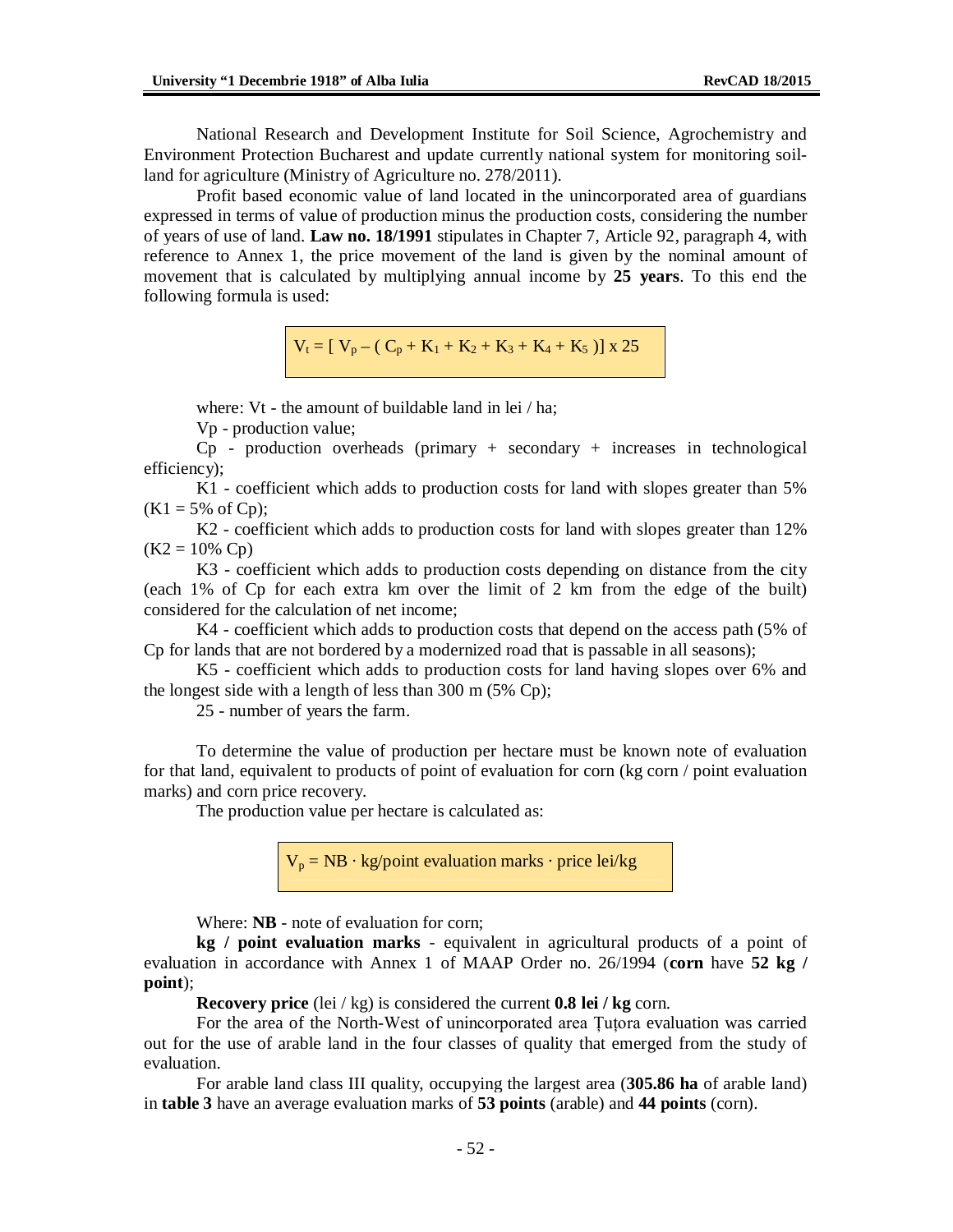The production value per hectare was determined by the relation of the form:

 $V_p = NB$  (corn) · kg/point · price (kg) = 44 x 52 x 0,8 = 1 830,4 lei/ha

Overheads production represents 85% of production value (Vp)

 $Cp = 1830.4$  lei / ha  $\cdot 85\% = 1555.8$  lei / ha

Land value in grade III (41-60 points of evaluation) is obtained by the expression:

 $V_1 = (1 830, 4 - 1 555, 8)$  lei/ha x  $25 = 6 864$  lei/ha

The method for calculating the land-based profit (net income), the result most expensive farmland (first class quality) for the area of the North-West of unincorporated area Ţuţora costs 14 040 lei / ha, the cheapest (grade) costs 546 lei / ha, and the average value of farmland is 7622 lei / ha (**figure 5**).



**Figure 5 - Graph representing the net income of arable land**

Similarly expressed the value of land and other quality classes (**table 5**), based on data in **table 3**.

|         | <b>Weighted average</b> |         |         |          |          |      |                          |       |         |                     |          |
|---------|-------------------------|---------|---------|----------|----------|------|--------------------------|-------|---------|---------------------|----------|
|         |                         |         |         | Ш        |          |      | IV                       |       |         | <b>TOTAL ARABLE</b> |          |
| Area    | Value                   | Area    | Value   | Area     | Value    | Area | Value                    | Area  | Value   | Area                | Value    |
| (ha)    | (lei/ha)                | (ha)    | Tei/ha) | (ha)     | (1ei/ha) | (ha) | Tei/ha)                  | (ha)  | Tei/ha) | ha)                 | (1ei/ha) |
| 27.4810 | 14040                   | 41.9524 | 9828    | 305.8604 | 6864     | -    | $\overline{\phantom{a}}$ | 5.254 | 546     | 380.5480            | 7622     |

**Table 5 Economic evaluation of the use of arable based on net income**